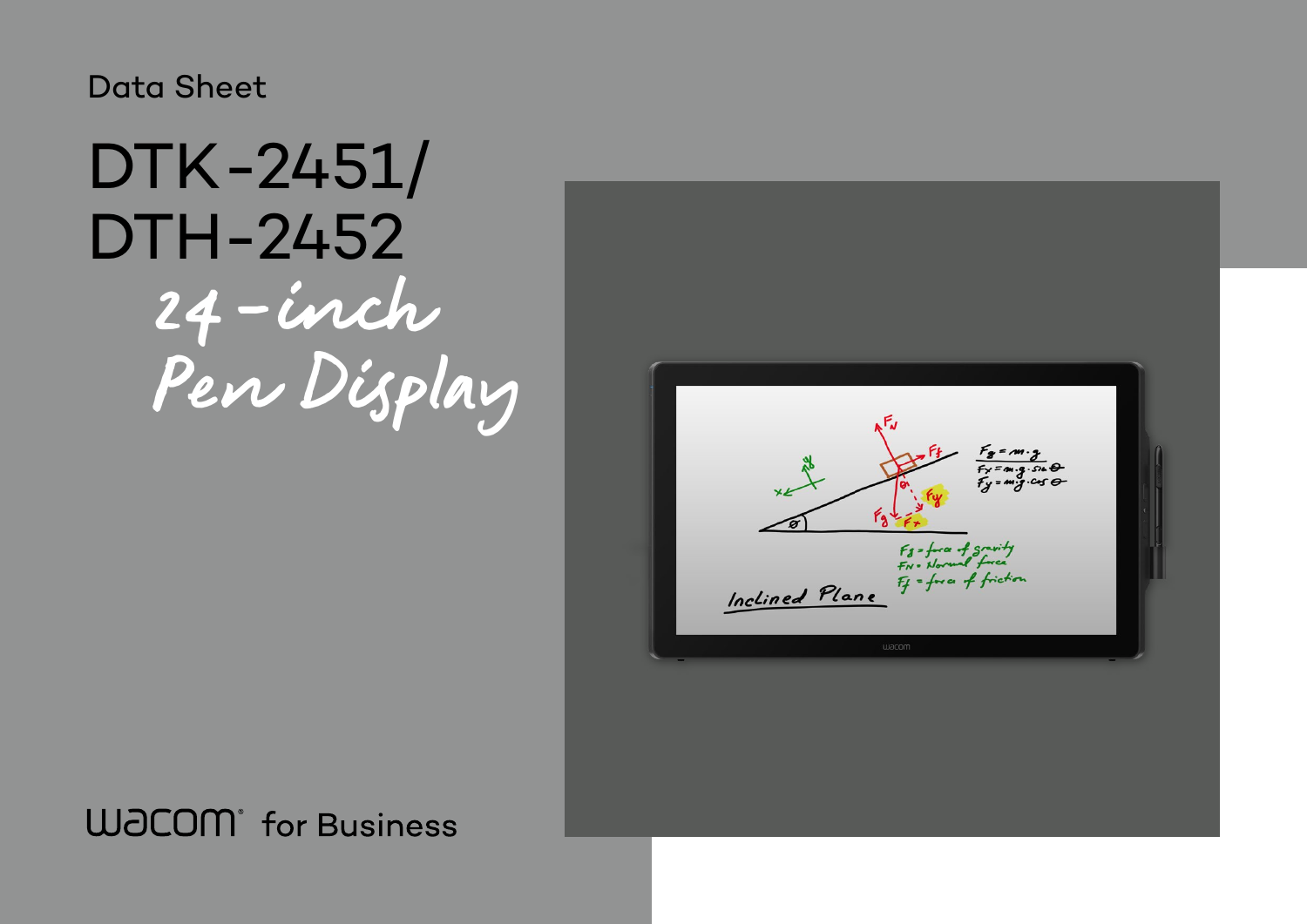## DTK-2451/DTH-2452

Preminm display for handling electronic documents



#### **Product Overview**

Featuring 24-inch, full HD displays, the DTK-2451 and DTH-2452 are Wacom's largest pen displays for businesses and educational institutions. The generous active area provides a comfortable work surface for writing and signing digital documents or annotating directly on presentations. Industry-leading digital pen performance allows users to add drawings, sketches and diagrams to presentations or lesson plans to elaborate on key concepts and spontaneously integrate new ideas into the discussion.

And with 2,048 levels of pen pressure, users can enjoy precise drawing, writing, and annotating, plus enhanced biometric signature capture. The DTH-2452's multi-touch screen also supports touch gestures and navigation.

#### **Key Features & Benefits**

- **Optimal user comfort** with the large 23.8" color LCD panel that offers a generous working area and a wide viewing angle
- **Biometrically-accurate input precision** with 2048 levels of digital pen pressure for precise drawing, writing, and annotating, plus enhanced biometric signature capture
- **Flexible display options** with support for both analog and digital connections with DVI-I passthrough connections and HDCP compliance

• **Versatile usage** in any working environment with a flexible stand, allowing the device to be used at multiple angles, and built-in standard VESA mounts to allow the use of 3rd-party stands

• **Intuitive navigation** with support for common gestures through multi-touch functionality

- 
- (DTH-2452 only)
- 

• **Ease of use** is enhanced with 4 user-assignable ExpressKeys to access common functions or tools, plus an integrated USB port to provide easy access to users' favorite USB devices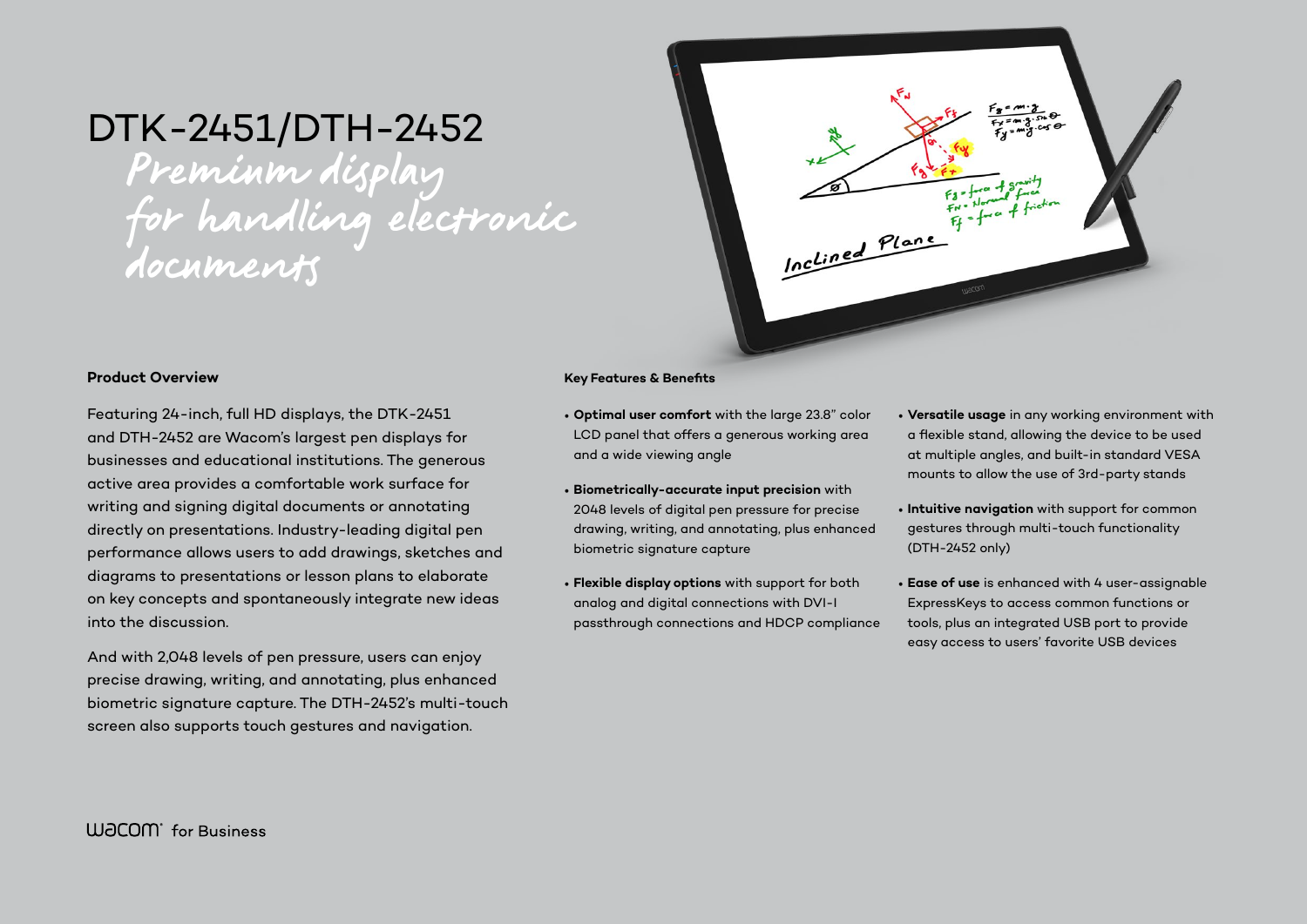### **General Specifications**

|                      | Dimensions (W x H x D, excluding stand) | $23.66 \times 14 \times 1.8$ inches / 601 x 356 x 46 mm                           |
|----------------------|-----------------------------------------|-----------------------------------------------------------------------------------|
|                      | Weight (including stand)                | 15.9 lbs / 7.2 kg (without stand)                                                 |
|                      | Stand inclination                       | $11^{\circ}$ – 73° adjustable stand                                               |
|                      | Power supply                            | AC 100 ~ 240V, 50/60 Hz                                                           |
|                      | Power consumption                       | 45 W or lower, Power Save mode: 0.5 W or lower,<br>Power OFF mode: 0.5 W or lower |
| $(\rightleftarrows)$ | Communication interface                 | <b>USB 2.0</b>                                                                    |
| odo                  | Programmable buttons                    | 4                                                                                 |
| ग़ॣऀॖ                | Supported operating systems             | Windows 10 / 8.1 / 7 (32-bit, 64-bit)<br>Mac OSX 10.11 or later                   |

#### **LCD Screen**

|               | <b>LCD Panel Type</b>                | <b>VA</b>                                                 |
|---------------|--------------------------------------|-----------------------------------------------------------|
|               | Touch Input                          | DTK-2451: No / DTH-2452: Yes                              |
|               | Cover glass surface                  | <b>Tempered AG etched glass</b>                           |
|               | Aspect ratio                         | 16:9                                                      |
|               | Native resolution                    | 1920 x 1080 pixels                                        |
|               | Video input                          | DVI-I                                                     |
|               | Viewing angles (horizontal/vertical) | $178^{\circ}$ / $178^{\circ}$                             |
|               | Colours                              | 16.7M colors                                              |
| $\frac{1}{2}$ | Luminance (brightness)               | 0.13 cd/in <sup>2</sup> / 210 cd/m <sup>2</sup> (typical) |
|               | Contrast ratio                       | 1000:1 (typical)                                          |
|               | Response time                        | 16 ms (typical)                                           |

#### **Tablet and Pen**

-2451 or DTH-2452, adjustable display stand, vith eraser, pen holder, attachment, pen tether, anty card, QSG, IPI, DVI-D cable, DVI-I to VGA Cable, USB cable, AC adapter, power cable

|               | Technology            | Electron                  |
|---------------|-----------------------|---------------------------|
| $\leftarrow$  | Screen dimensions     | 23.8" dic                 |
| <u>[ X]</u>   | Coordinate resolution | 2540 lpi                  |
| $\rightarrow$ | Coordinate accuracy   | $\pm 0.02$ in<br>±0.04 in |
|               | Report rate           | 187 poin<br>100 poi       |
|               | Pressure levels       | 2048                      |
|               | Encryption            | <b>AES 256</b>            |
|               | Reading height        | 0.4 inch                  |

#### **Miscellaneous**

| ⋐ | Pen storage                      | Pen holder                            |
|---|----------------------------------|---------------------------------------|
|   | Security lock slot               | Yes, Kensir                           |
|   | Mounting system                  | <b>VESA 3.93</b>                      |
|   | Signature software compatability | Compatibl<br>Wacom sig<br>available f |
|   | <b>Drivers</b>                   | Wacom dr<br>SDK/API a                 |
|   | Package content                  | DTK-2451<br>pen with e<br>warranty c  |

#### **WJCOM** for Business

romagenetic Resonance (EMR)

 $\frac{2}{3}$  diagonal (20,75 x 11.65 inches / 527 x 296 mm)

 $202$  inches /  $\pm 0.5$  mm (center) for DTK-2451  $4$  inches /  $\pm 1.0$  mm (center) for DTH-2452

 $\frac{1}{2}$ points per second for DTK-2451 points per second for DTH-2452

256 / RSA 2048

nches / 10 mm or more (center)

Kensington

N 3.93 x 7.87 inches / 100 x 200 mm

patible with signature / eSign software and om sign pro PDF; C++, .NET and Java SDK/API able for developers

om driver required<u>,</u>, API available for developers